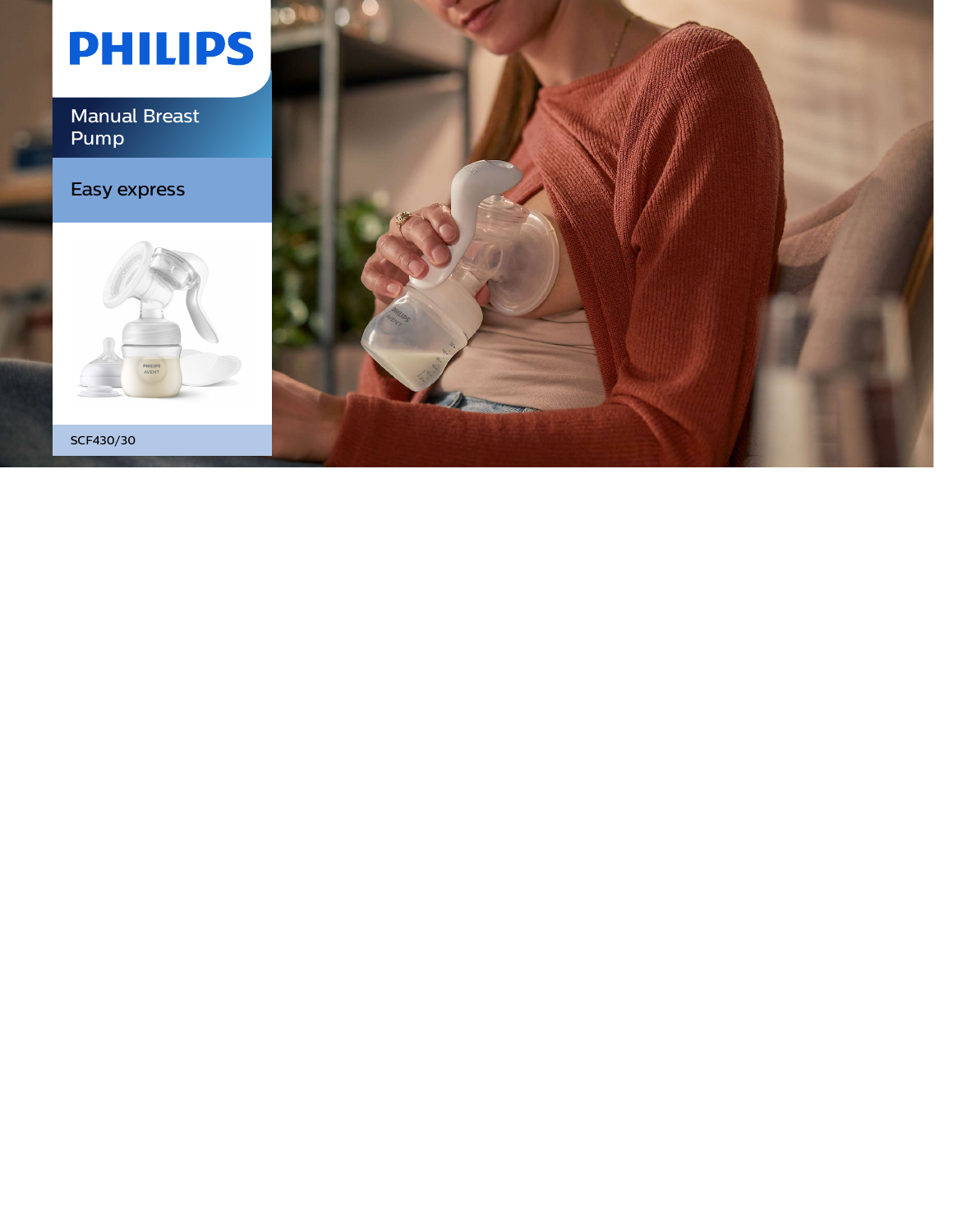### **Highlights**

#### **Natural Motion Technology**



The innovative silicone flange - inspired by baby's unique suckling action - stimulates the nipple to help start your milk flow, fast. For comfortable and effective expression.

#### **Portable and easy to use**



The breast pump is small and lightweight, which means it is easy to store and transport, making pumping on-the-go simple and discreet.

#### **Fast milk release**



A unique, portable manual breast pump – ideal for mothers who need to gently release their milk while away from home, or before breastfeeding.

#### **Suction and flow control**



Feel free to adjust the pumping rhythm and suction to suit your needs, comfort and milk flow.

#### **Sit comfortably**



Relax and sit comfortably while you express thanks to our design that lets you sit upright, rather than having to lean forward.

#### **Easy to clean and set up**



Because there are only a few parts, our new pump is easy to set up and clean.

#### **Express and feed**



To feed using your expressed milk, simply attach the soft nipple to the bottle container. To store your milk for feeding later on, close the bottle using the sealing disc.